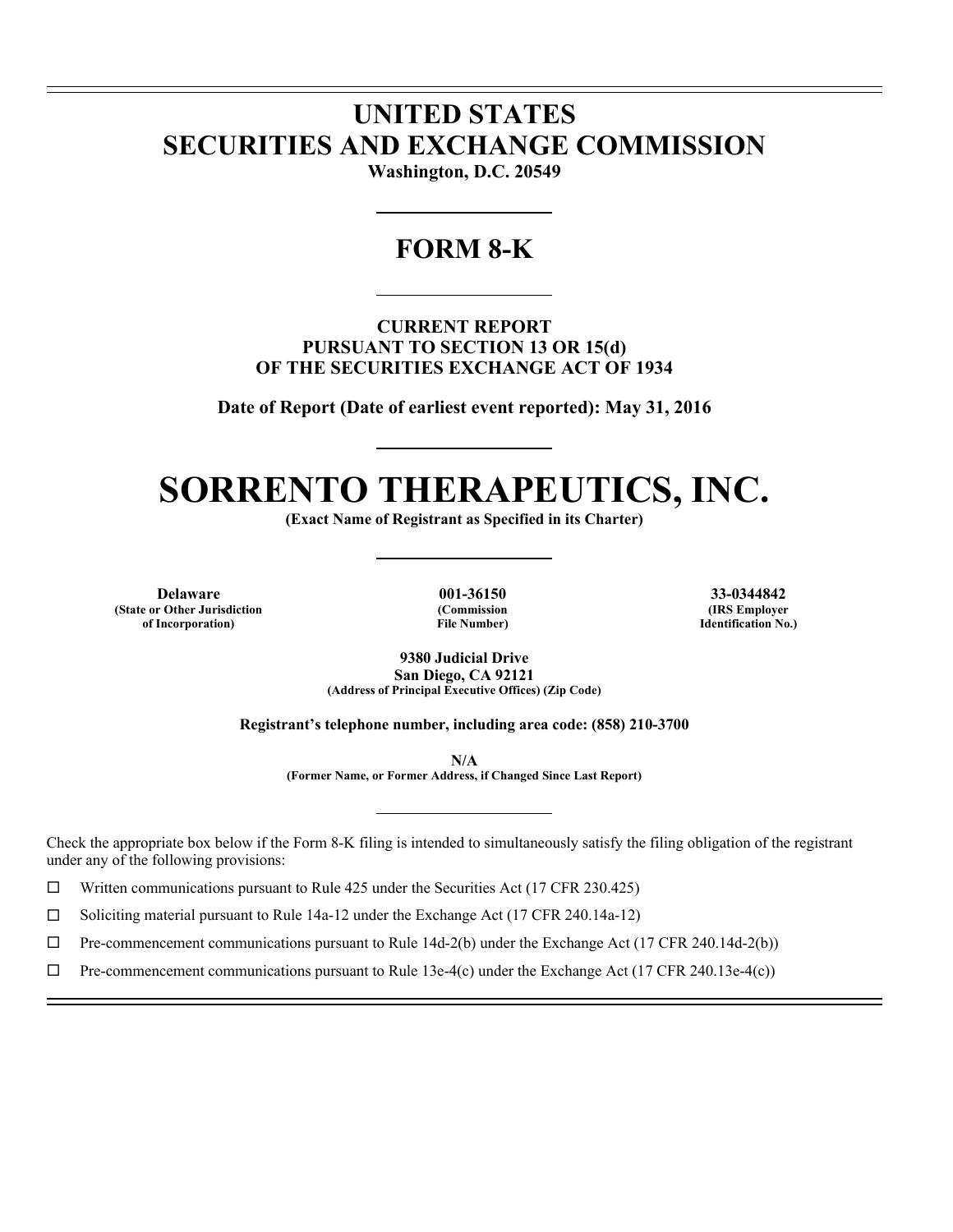#### **Item 1.01. Entry into a Material Definitive Agreement.**

As previously reported by Sorrento Therapeutics, Inc. (the "Company") in its Current Report on Form 8-K filed with the Securities and Exchange Commission (the "SEC") on April 5, 2016 (the "Prior Form 8-K"), the Company entered into a Securities Purchase Agreement (the "ABG Purchase Agreement") with ABG SRNE Limited and Ally Bridge LB Healthcare Master Fund Limited (collectively, "Ally Bridge"), on April 3, 2016. Pursuant to the ABG Purchase Agreement, the Company issued and sold to Ally Bridge and certain other purchasers designated by Ally Bridge (the "ABG Designated Purchasers" and, collectively with Ally Bridge, the "ABG Purchasers") between May 31, 2016 and June 6, 2016, in a private placement (the "ABG Private Placement"), (1) an aggregate of 6,486,484 shares (the "ABG Shares") of the Company's common stock ("Common Stock"), and (2) warrants to purchase an aggregate of 1,945,944 shares of Common Stock (each, an "ABG Warrant"), for an aggregate purchase price of \$36,000,000. Each ABG Warrant has an exercise price of \$8.50 per share, was immediately exercisable upon issuance, has a term of three years and is exercisable on a cash or cashless exercise basis. Pursuant to the ABG Purchase Agreement, the ABG Purchasers may, from time to time, purchase up to an additional 2,522,525 shares of Common Stock and warrants to purchase 756,759 shares of Common Stock for an aggregate purchase price of up to \$14,000,000.

Under the terms of the ABG Purchase Agreement, the Company is obligated to prepare and file with the SEC, within 30 days of May 31, 2016, a registration statement to register for resale the ABG Shares and the shares of Common Stock issuable upon exercise of each ABG Warrant (the "ABG Warrant Shares"), and may be required to effect certain registrations to register for resale the ABG Shares and the ABG Warrant Shares in connection with certain "piggy-back" registration rights granted to the ABG Purchasers.

As previously reported by the Company in the Prior Form 8-K, the Company also entered into a Securities Purchase Agreement (together, the "Additional Purchase Agreements") with each of Beijing Shijilongxin Investment Co., Ltd. ("Beijing Shijilongxin") and FREJOY Investment Management Co., Ltd. ("Frejoy"), on April 3, 2016. Pursuant to the Additional Purchase Agreements, the Company issued and sold between May 31, 2016 and June 6, 2016, in separate private placements (each, an "Additional Private Placement" and, collectively with the ABG Private Placement, the "Private Placements"), (1) to Beijing Shijilongxin, (a) an aggregate of 2,150,945 shares of Common Stock (the "Beijing Shares"), and (b) warrants to purchase an aggregate of 312,098 shares of Common Stock (the "Beijing Warrants"), for an aggregate purchase price of \$11,937,750; and (2) to Frejoy, (i) an aggregate of 1,000,000 shares of Common Stock (the "Frejoy Shares"), and (ii) warrants to purchase an aggregate of 145,098 shares of Common Stock (the "Frejoy Warrants"), for an aggregate purchase price of \$5,550,000. Each of the Beijing Warrants and the Frejoy Warrants (together, the "Additional Warrants" and, collectively with each ABG Warrant, the "Warrants") have an exercise price of \$8.50 per share, were immediately exercisable upon issuance, have a term of three years and are exercisable on a cash or cashless exercise basis. Pursuant to the applicable Additional Purchase Agreement, (x) Beijing Shijilongxin may, from time to time, purchase up to an additional 5,957,163 shares of Common Stock and warrants to purchase 864,373 shares of Common Stock for an aggregate purchase price of up to \$33,062,250, and (y) Frejoy may, from time to time, purchase up to an additional 7,108,108 shares of Common Stock and additional warrants to purchase 1,031,373 shares of Common Stock for an aggregate purchase price of up to \$39,450,000.

Under the terms of the Additional Purchase Agreements, each of Beijing Shijilongxin and Frejoy has the right to demand, at any time beginning six months after the initial closing under the applicable Additional Purchase Agreement, that the Company prepare and file with the SEC a registration statement to register for resale a requested number of Beijing Shares or Frejoy Shares, as applicable, and a requested number of shares of Common Stock issuable upon exercise of the Additional Warrants issued pursuant to such investor's Additional Purchase Agreement. The Company may also be required to effect certain registrations to register for resale a requested number of Beijing Shares or Frejoy Shares, as applicable, and a requested number of shares of Common Stock issuable upon exercise of the Additional Warrants issued pursuant to such investor's Additional Purchase Agreement in connection with certain "piggyback" registration rights granted to Beijing Shijilongxin and Frejoy pursuant to the Additional Purchase Agreements.

The foregoing summaries of the ABG Purchase Agreement, the Additional Purchase Agreements and the Warrants do not purport to be complete and are qualified in their entirety by reference to the copies of the ABG Purchase Agreement, the Additional Purchase Agreements and the forms of Warrant that are expected to be filed with the SEC as exhibits to the Company's Quarterly Report on Form 10-Q for the quarter ending June 30, 2016.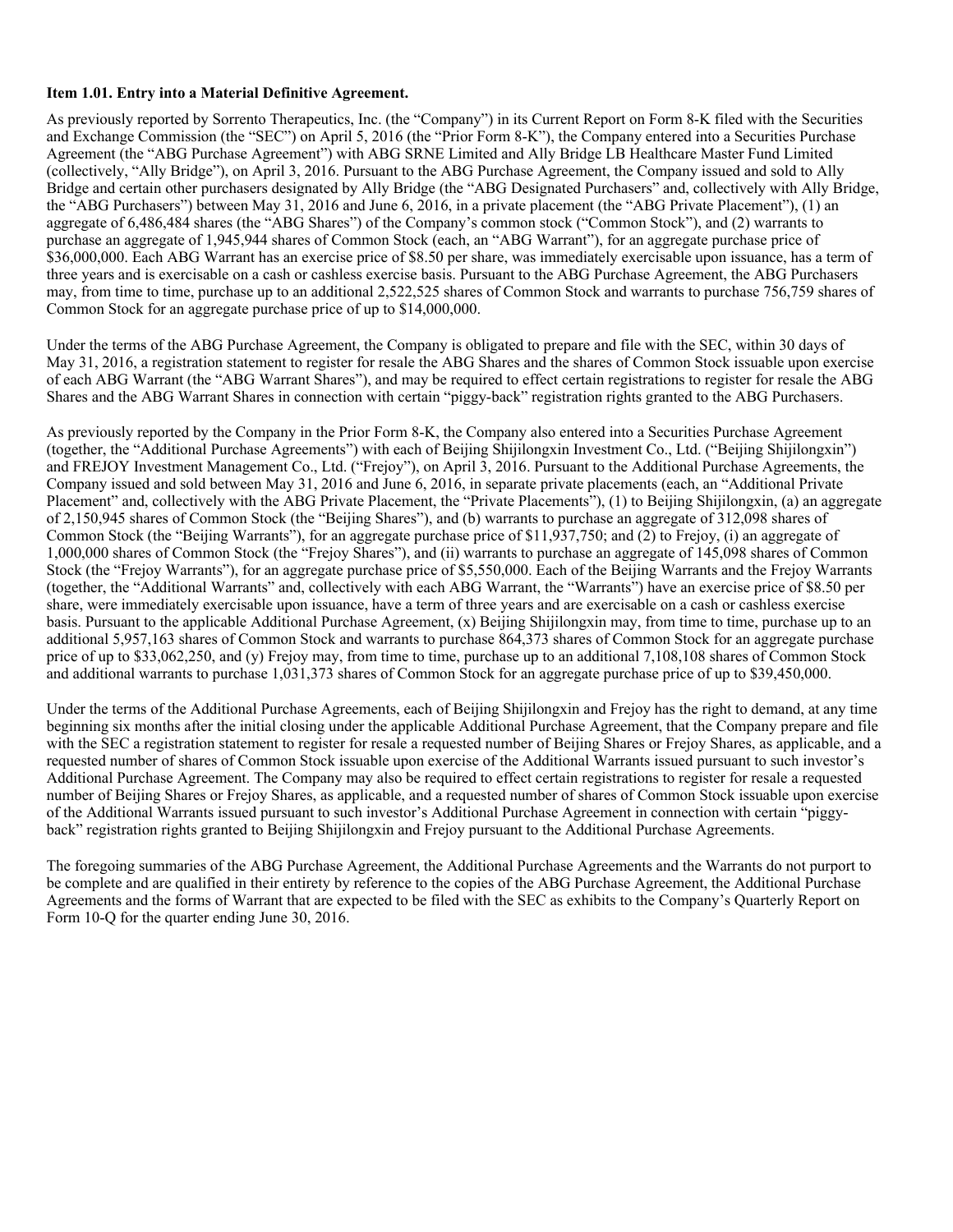#### **Item 3.02. Unregistered Sales of Equity Securities.**

The information contained in Item 1.01 of this Current Report on Form 8-K is incorporated by reference into this Item 3.02. The ABG Shares, the Beijing Shares, the Frejoy Shares, the Warrants and the shares of Common Stock issuable upon exercise of the Warrants (collectively, the "Securities") were offered and sold between May 31, 2016 and June 6, 2016 in transactions exempt from registration under the Securities Act of 1933, as amended (the "Securities Act"), in reliance on Section 4(a)(2) thereof and Rule 506 of Regulation D thereunder or Regulation S under the Securities Act. Each of the ABG Purchasers, Beijing Shijilongxin and Frejoy represented that it was an "accredited investor," as defined in Regulation D, and was acquiring the Securities for investment only and not with a view towards, or for resale in connection with, the public sale or distribution thereof. Accordingly, the Securities have not been registered under the Securities Act and such Securities may not be offered or sold in the United States absent registration or an exemption from registration under the Securities Act and any applicable state securities laws. Neither this Current Report on Form 8-K nor the exhibit attached hereto is an offer to sell or the solicitation of an offer to buy shares of Common Stock, warrants or any other securities of the Company.